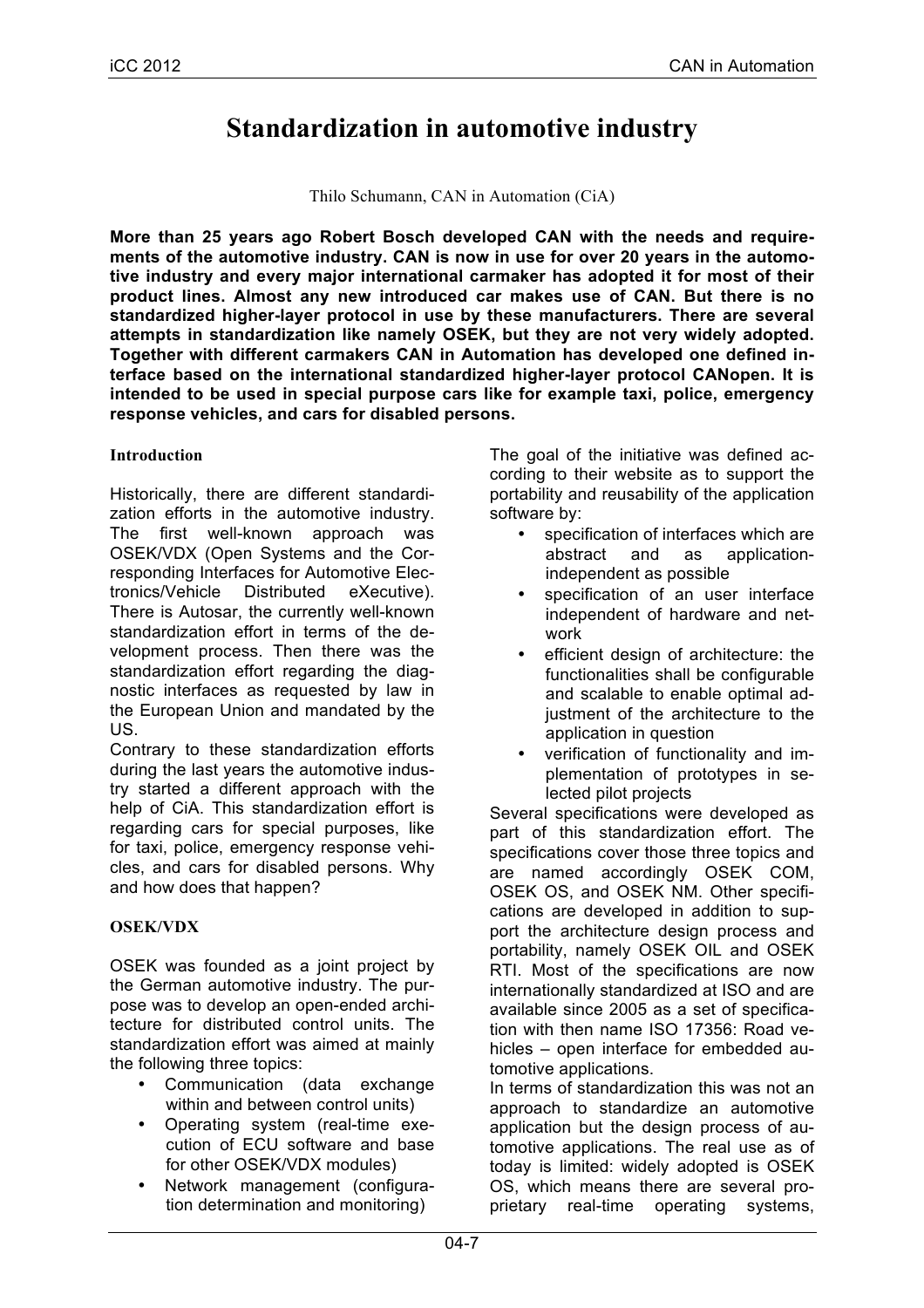which provide APIs according to the requirements of OSEK OS. OSEK NM is partly used. OSEK COM is not used at all and being replaced with OEM proprietary solutions. But even OSEK COM in terms of specification is very loosely defined, e.g. both existing byte-orders are allowed to exist and they are allowed to even exist in one message. The reason is, that OSEK COM focuses on the specification of the services, but does not include any protocol definitions. There are no protocol definitions of OSEK/COM on CAN, on Flexray, and LIN. According to the current state the protocol definition has to be manufacturer specific.

### **AUTOSAR**

Following the approach of OSEK/VDX, Autosar (Automotive Open System Architecture) is another try of standardization. Autosar is a different initiative than OSEK/VDX in terms of its objectives and goals, but setup by almost the same market players. Autosar describes itself as an open and standardized automotive software architecture, jointly developed by automobile manufacturers, suppliers and tool developers.

As shown in Figure 1 Autosar has the approach of a middleware, of a framework. Autosar as a framework defines basically an abstraction of hardware to allow independent hard- and software development. An input function, an output function, a control function are an Autosar software component that basically can run on any hardware and does not know anything about the hardware, because it is encapsulated by the Autosar interface definition of the Autosar Runtime Environment. But Autosar also defines the interfaces for different services within the basic software. There is a big advantage for his approach it allows to encapsulate the runtime environment from the hardware itself. This means the supplier of the runtime environment has clearly defined interfaces he can rely on. Also the basic software itself is designed with a modular concept in mind. The advantage is the well-defined separation of each module.

Autosar as a middleware means, that there could develop an ecosystem of software vendors that provide standardized software components that can be easily replaced by other vendors. That means,



**Figure 1 — Autosar simplified software structure**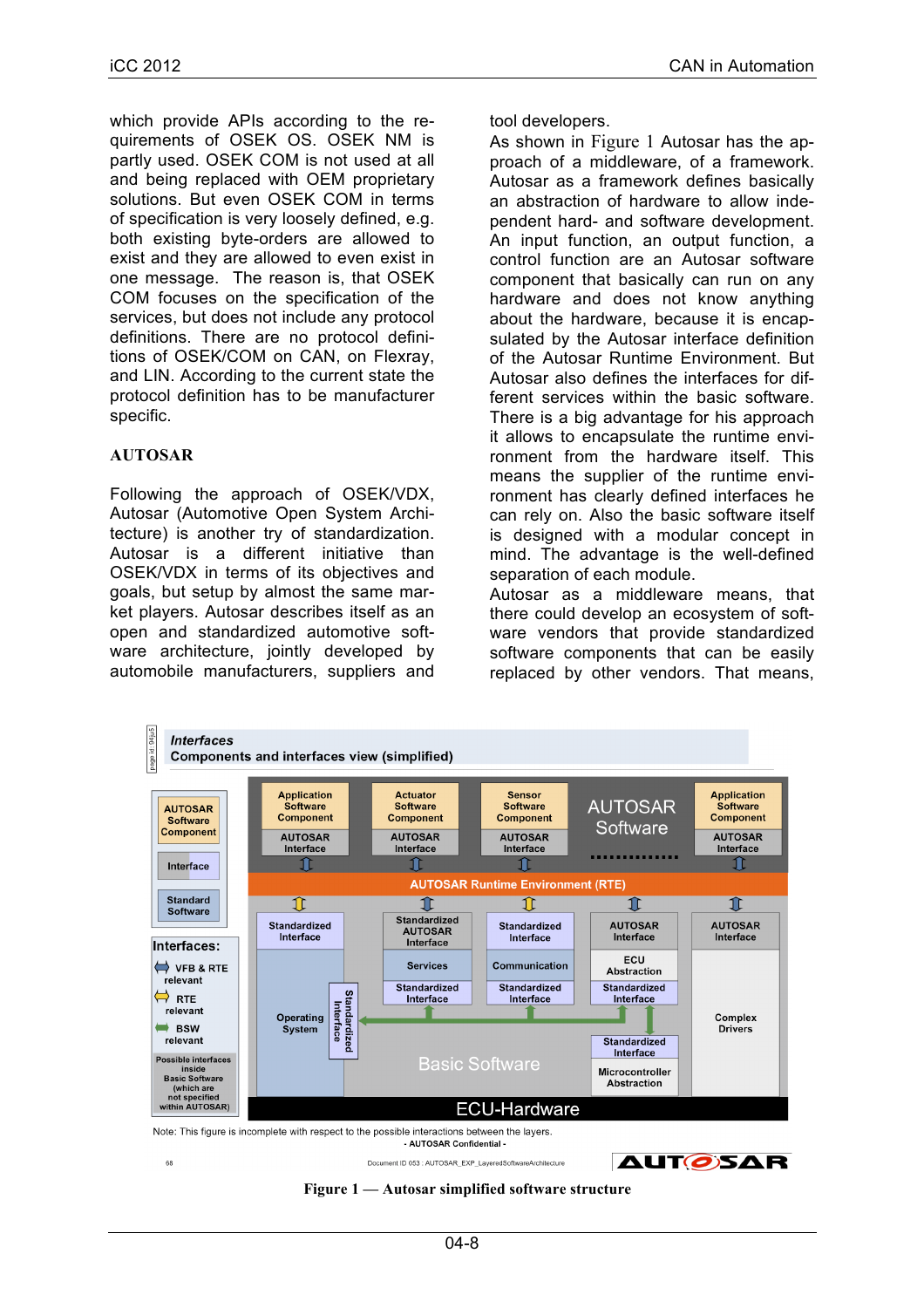that a carmaker does not have to buy in one supplier.

The general approach of this concept is not new to information technology, it is known as POSIX. POSIX has the same ideas in the computer world and is realized in many operating systems these days, including but not limited to GNU/Linux, Windows, and the different BSD variants including Mac OS X.

The basic idea behind this concept is clearly to have re-usable software components, to reduce software development in future car generations. But Autosar does not standardize the car itself or any of the functions and signals within a car. This is still completely manufacturer specific.

## **Diagnostics**

The standardization of the diagnostics interface of a car has a completely different approach. It was mandated by the European Union and the US for two different reasons: first as cars becoming more and more complex, it is almost impossible to have a third party servicing a car. Second, as cars having sensors in place for measuring the exhaust gases for control purposes and cars have to fulfill the more and more demanding environmental requirements there should be an easy access to these data. With these requirements in mind the diagnostic interface has been defined. There are standardized services and protocols to read out diagnostic data from the different devices in the car. The basic diagnostic data is also standardized to enable basic servicing and to read out environmental data collected by the car itself. But the standardized diagnostic data is still very limited even as the manufacturers have extended the data sets very largely. The extension is made, because the same diagnostic interface is used by the carmakers to allow detailed servicing, but only for the manufacturer specific contractors.

The standardization of the diagnostic data is still the first time that automotive specific data sets have been defined. It is available as ISO 15765: Road vehicles – Diagnostic communication over Controller Area Network (DoCAN).

## **CiA447**

The standardization of CiA 447 follows somehow into the same footsteps of ISO 15765. It defines the automotive application for a specific purpose. The purpose of CiA 447 for now is special purpose cars.

It started in 2006 that the BZP (German nonprofit organization for Taxi and Cars for hire) organized an event on CAN networked taxi-specific devices. As a result the Special Interest Group (SIG) car addon devices within CiA was born. The purpose was and is to specify the CAN networked devices within special purpose cars. It started with taxi, evolved for police and the next steps will be emergency response vehicles and car for disabled persons.

CiA 447 is the specification defined by that group. It is currently available in version 2.0 and partly implemented by some carmakers as of now. Carmakers are currently implementing it for their next generations' product lines.





The standardization in CiA 447 is different to Autosar in a way that it is automotive specific for that purpose only. The standardization is regarding devices and data signals (see Figure 2 and Figure 3). The expert group identified the relevant devices for the specific purpose and defined their data signals and behavior. The basic idea behind that approach is, to allow an easy, plug and play connection of those devices. Not defined is the application behavior. The application behavior is left open to be manufacturer specific. This is by intention, because the behavior of the taxi application or the police application highly depends on the requirements defined by country, by governmental organization, by state level, or sometimes even by district.